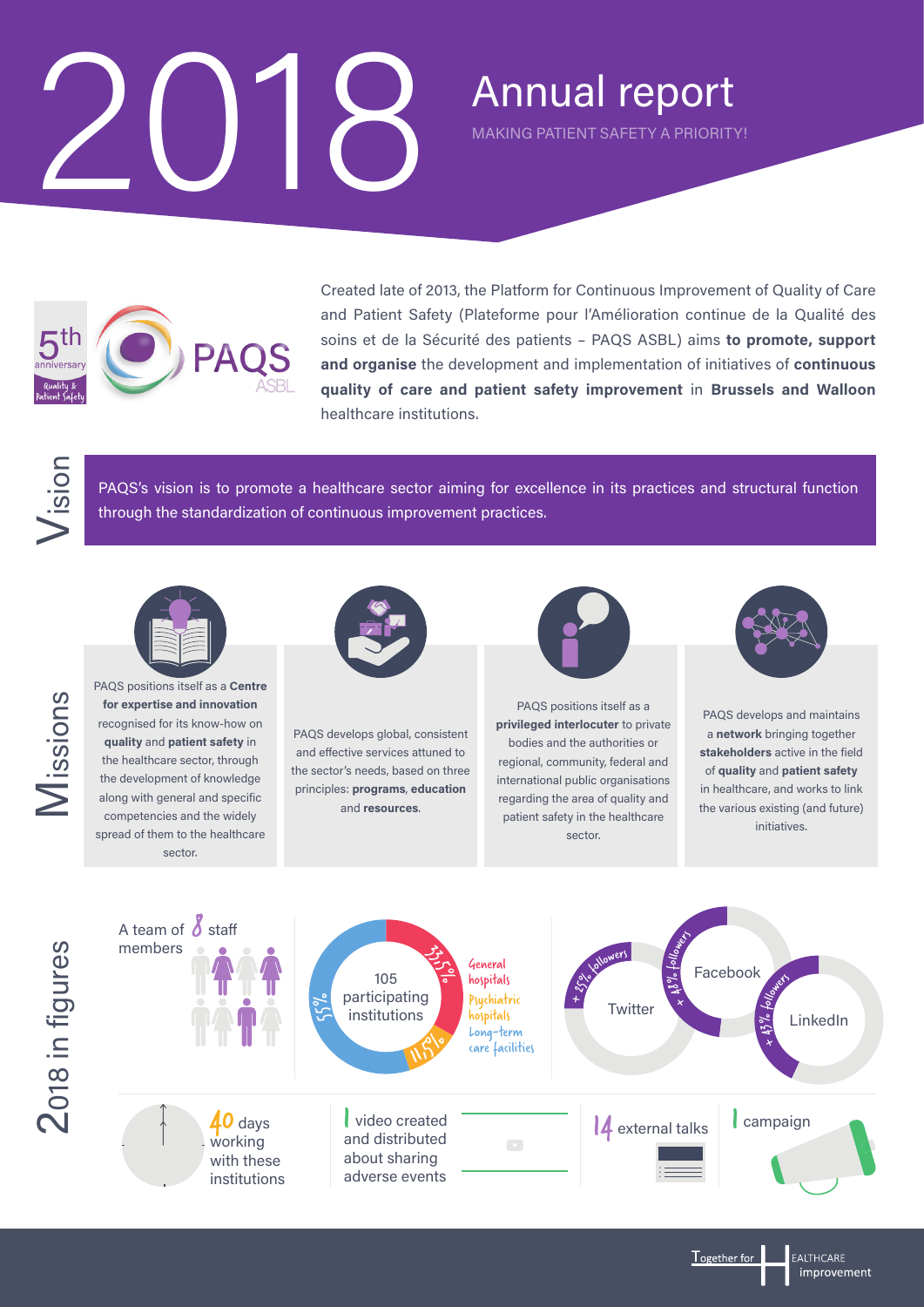## 2018 in a nutshell

2

**courses** 

**<sup>E</sup>ducatio<sup>n</sup>** Ongoing training for healthcare professionals is absolutely vital to ensure the development and sustainability of continuous improvement initiatives. In 2018, PAQS organised:

> in-house developed training course, namely the **Winter School**

days dedicated to learning<br>how to improve the system<br>and explore the relevant how to improve the system and explore the relevant existing tools.

E-learning modules in French based on the IHI Open School platform will also be available to support professionals. **Example 14 course, namely the W**<br> **course, namely the W**<br> **course, namely the W**<br> **course, namely the W**<br> **course** and explore the resisting tools.<br> **g** modules in French based on the IH<br>
platform will also be available

PAQS fosters relations with various international organisations, forming a network its members can draw on.

PAQS therefore participates in the *IHI Health Improvement Alliance Europe*. It also collaborates with the *Health Standards Organization (HSO)*. The rollout of an *International Francophone Network* is currently in progress.

PAQS makes its **expertise** available to various bodies and working groups.

In 2018, PAQS gave

**<sup>I</sup>nfor<sup>m</sup> <sup>a</sup>n<sup>d</sup> <sup>L</sup>ear<sup>n</sup> 4** talks in healthcare institutions, either as part of courses or at conferences,

and took part in  $22$  seminars and conferences, allowing it to present the most interesting tools and innovations to institutions in Brussels and Wallonia.



In 2018, PAQS

continued developing the resources it provides. In addition

to the magazine *all teach, all learn*, the database of tools, the shares of adverse out newsletters, an awareness campaign was launched. Work on developing a Purple Book (for Safety Improvement) has started and five priority areas have been set out. Also, MyPAQS, an online learni

for all participants in PAQS projects.



**Col al**

**bo r atio n**

<u>প</u> **and**

**Expertise**





views per month<br>on the website

 $2.313$ 

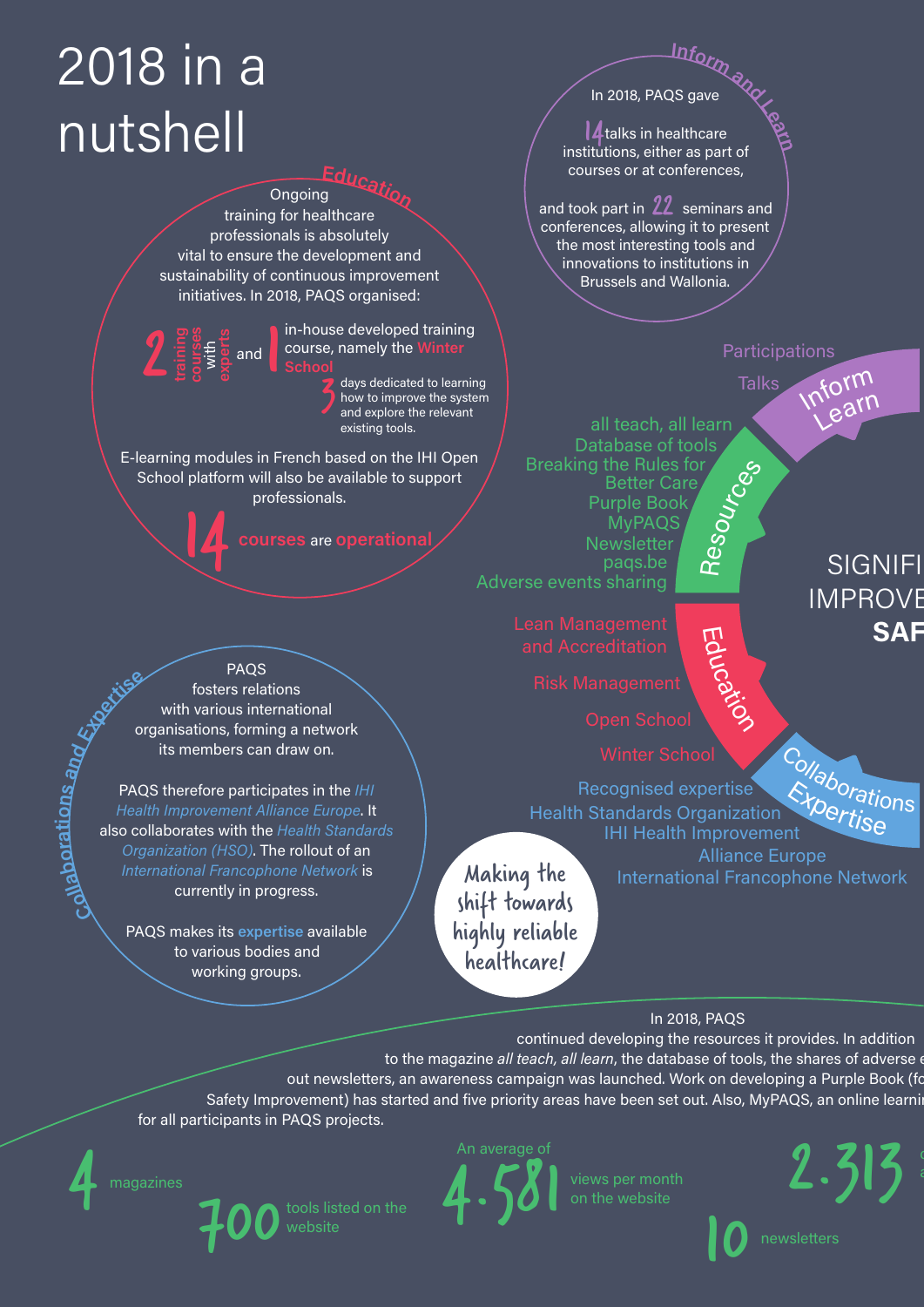

events and sending out the Regional Strategy for Patient ng and sharing workspace, has been rolled out. Also, MyPAQS, and sharing workspace,  $\alpha$ 

downloads of shares of<br>adverse events

downloads of shares of<br>adverse events **180** *Rules for Better Care campai*n

*Breaking the Rules for Better Care*  campaign

Launched in 2017, PAQS's main project, 5 years to save lives, brings together  $\frac{1}{2}$  institutions, working on **6** themes based on the Patient Safety Solutions of the World Health Organisation (WHO):

- Patient identification
- Safe surgery
- **Communication** • Management of High-Risk Medication (HRMs)
- Infection prevention and control
- Violence prevention

In this second year of the project, participants received training in *Design Thinking*, had **5** meetings in which they could exchange views and information and raised their awareness with 5 campaigns (ASK ME 3<sup>®</sup>, Speak Up and Breaking the Rules for Better Care). The initial results of the project were shared by the Iris Hospitals South and PAQS in the third 2018 issue of the federal magazine *NOSO info*.

In parallel with the main project 5 years to save lives, PAQS is running  $6$  pilot projects. These address various themes that play a role in patient safety. Among the outcomes of the project Co-construction with patients and their families ( $\delta$ participating institutions) are the recruitment procedures and brochures that have been created. Leadership was worked on by  $\bigwedge$  institutions based on the repository developed by ACHE. They were offered training in the culture of excellence. Thanks to the Patient partnership project the participating institution has hired  $\angle$  patient partners. In all,  $\overline{b}$  institutions are using the tool PPE-15 as part of the PREM project. This highlights the importance of quality-based feedback from patients. With  $\bullet$  participating institutions, the PROM pilot project aims to improve how strokes are taken care of and treated by using the ICHOM methodology. In total,  $\overline{b}$  institutions are involved to improve teamwork with the TeamSTEPPS methodology. No fewer than  $\mathcal{H}$  people have now received training about this.

> The long-term sector is taking part in a collaborative project on improving the admission and integration process by involving the residents. In all,  $\frac{1}{5}$ institutions are participating in this initiative. A thematic half-day event on indicators was also held, bringing together  $+4$  participants from 49 institutions.

> > Furthermore, the final report about the work on establishing a shared set of indicators was handed over to the Brussels and Walloon authorities. Recommendations for use and interpretation aimed at offering an understanding of any differences due to particular features of the respective institutions accompany the specific definitions of the indicators.